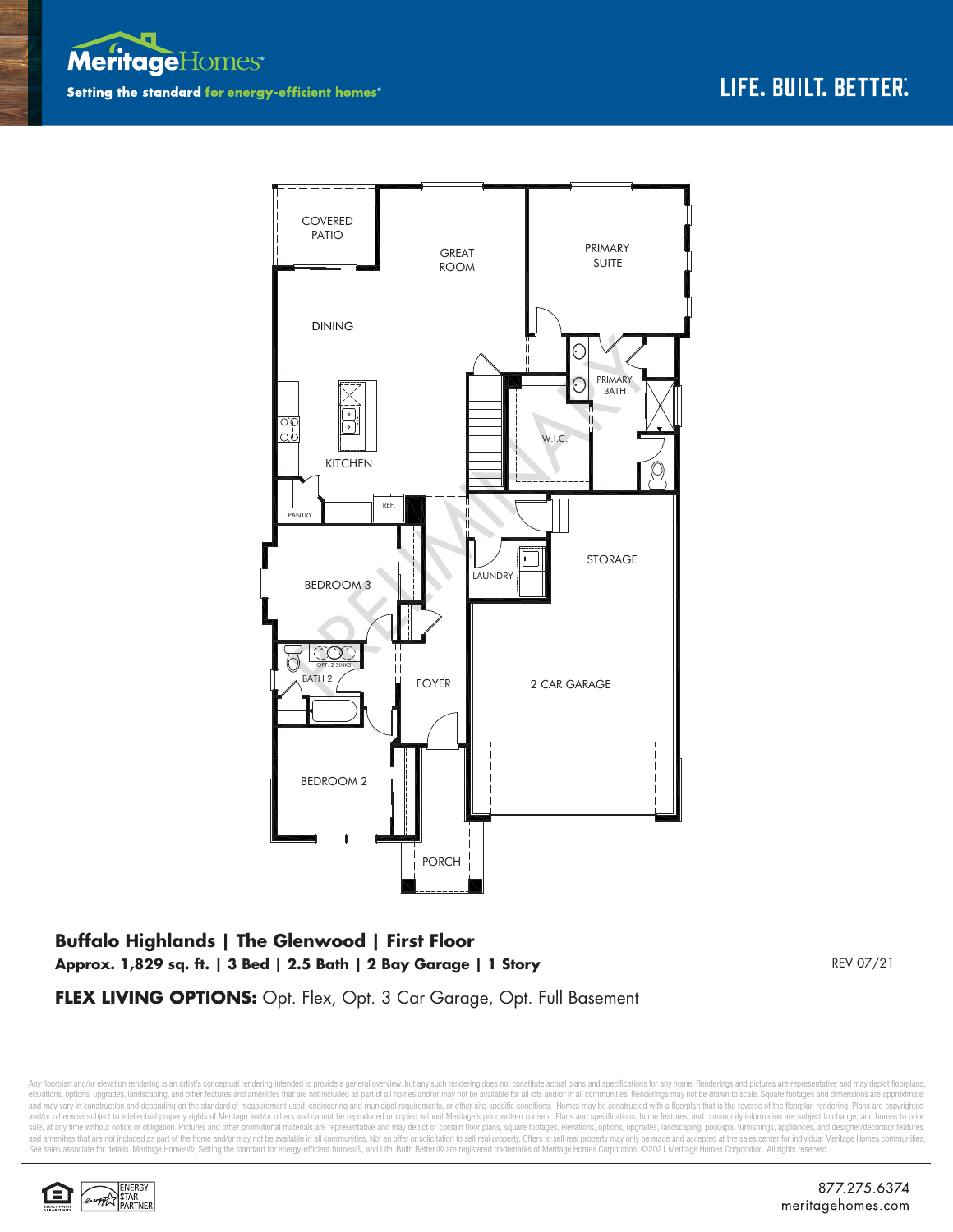



## **Buffalo Highlands | The Glenwood | Options Approx. 1,829 sq. ft. | 3 Bed | 2.5 Bath | 2 Bay Garage | 1 Story**

**FLEX LIVING OPTIONS:** Opt. Flex, Opt. 3 Car Garage, Opt. Full Basement

Any floorplan and/or elevation rendering is an artist's conceptual rendering intended to provide a general overview, but any such rendering does not constitute actual plans and specifications for any home. Renderings and p elevations, options, upgrades, landscaping, and other features and amenities that are not included as part of all homes and/or may not be available for all lots and/or in all communities. Renderings may not be drawn to sca and may vary in construction and depending on the standard of measurement used, engineering and municipal requirements, or other site-specific conditions. Homes may be constructed with a floorplan that is the reverse of th and/or otherwise subject to intellectual property rights of Meritage and/or others and cannot be reproduced or copied without Meritage's prior written consent. Plans and specifications, home features, and community informa sale, at any time without notice or obligation. Pictures and other promotional materials are representative and may depict or contain floor plans, square footages, elevations, options, upgrades, landscaping, pool/spa, furn See sales associate for details. Meritage Homes®, Setting the standard for energy-efficient homes®, and Life. Built. Better.® are registered trademarks of Meritage Homes Corporation. ©2021 Meritage Homes Corporation. All r